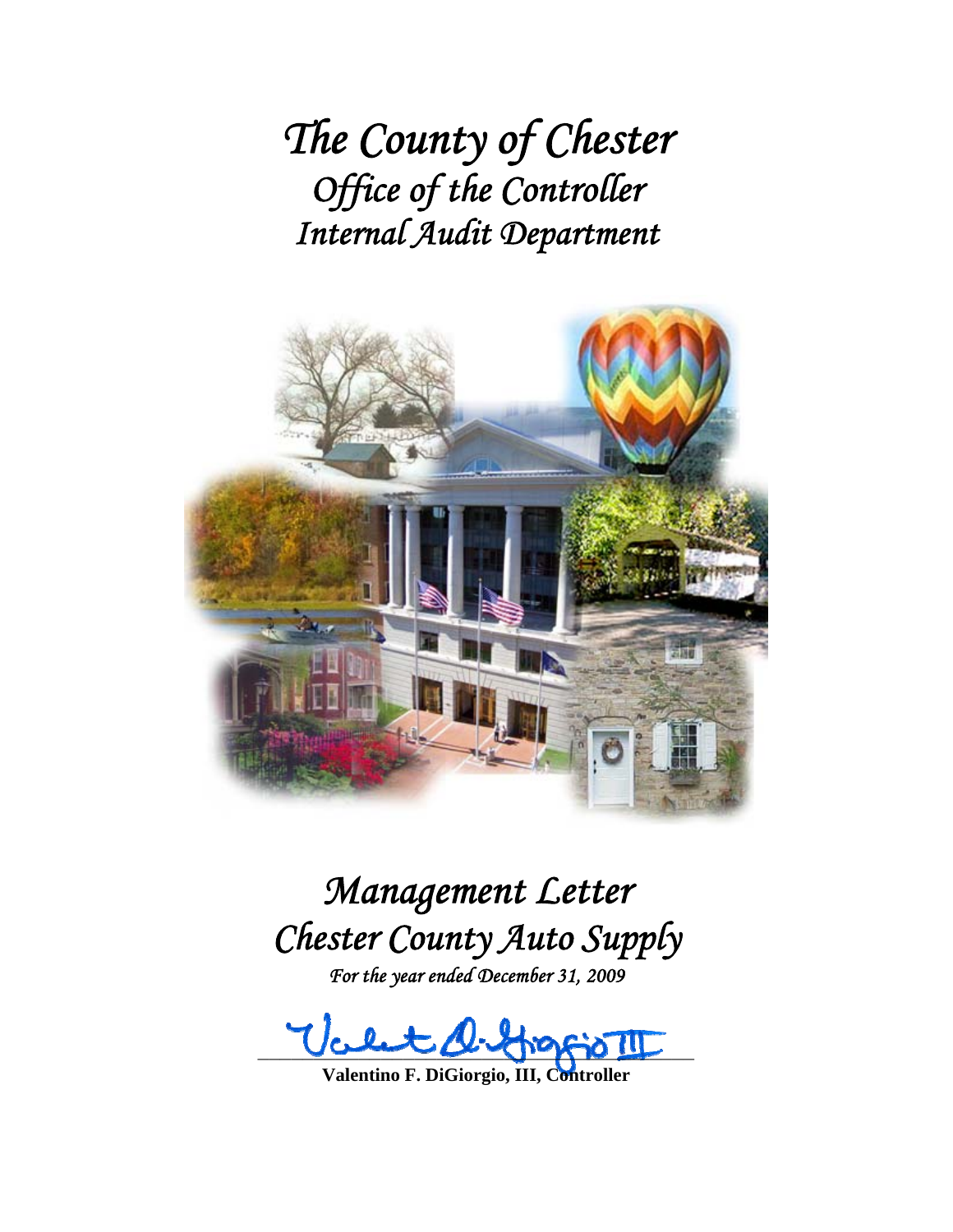# **To: Steve Fromnick, Director of Facilities Management**

## *Executive Summary*

Pursuant to the Controller's directive, Internal Audit performed an annual physical inventory count, as well as an inquiry as to physical safeguards at the GSC Auto Supply Center on January 5, 2010.

Generally accepted auditing standards (GAAS) require that auditors obtain an understanding of the internal control process for audits performed. Internal control is defined as a process which is designed to provide reasonable assurance that objectives regarding the reliability of financial reporting, the effectiveness and efficiency of operations, and the compliance with applicable laws and regulations are achieved. The internal control process consists of five components. They are the *control environment*, *risk assessment*, *information and communication*, *monitoring*, and *control activities*.

The *control environment* sets the tone of the organization and is the foundation for all other components of internal control. The collective effect of various important factors defines the *control environment*, which in turn establishes, enhances, or mitigates the effectiveness of policies and procedures. These important factors include the entity's organizational structure and methods of assigning authority and responsibility.

The *risk assessment* is the entity's identification and analysis of relevant risks to the achievement of its objectives, and forms a basis for determining how the risks should be managed.

*Information and communication* are the identification, capture, and exchange of information in a form and time frame that enables people to carry out their responsibilities.

*Monitoring* is a process that assesses the quality of internal control performance over time.

*Control activities* are the policies and procedures that help ensure management directives are carried out. These policies and procedures may be classified as:

- Authorization
- Segregation of duties
- Documentation
- Physical safeguards
- Independent checks and balances.

Our audit disclosed significant improvement with regard to the inventory balances for gasoline and auto supply for the year ending 12/31/09. The department should be acknowledged for their efforts in correcting weaknesses identified during the previous inventories.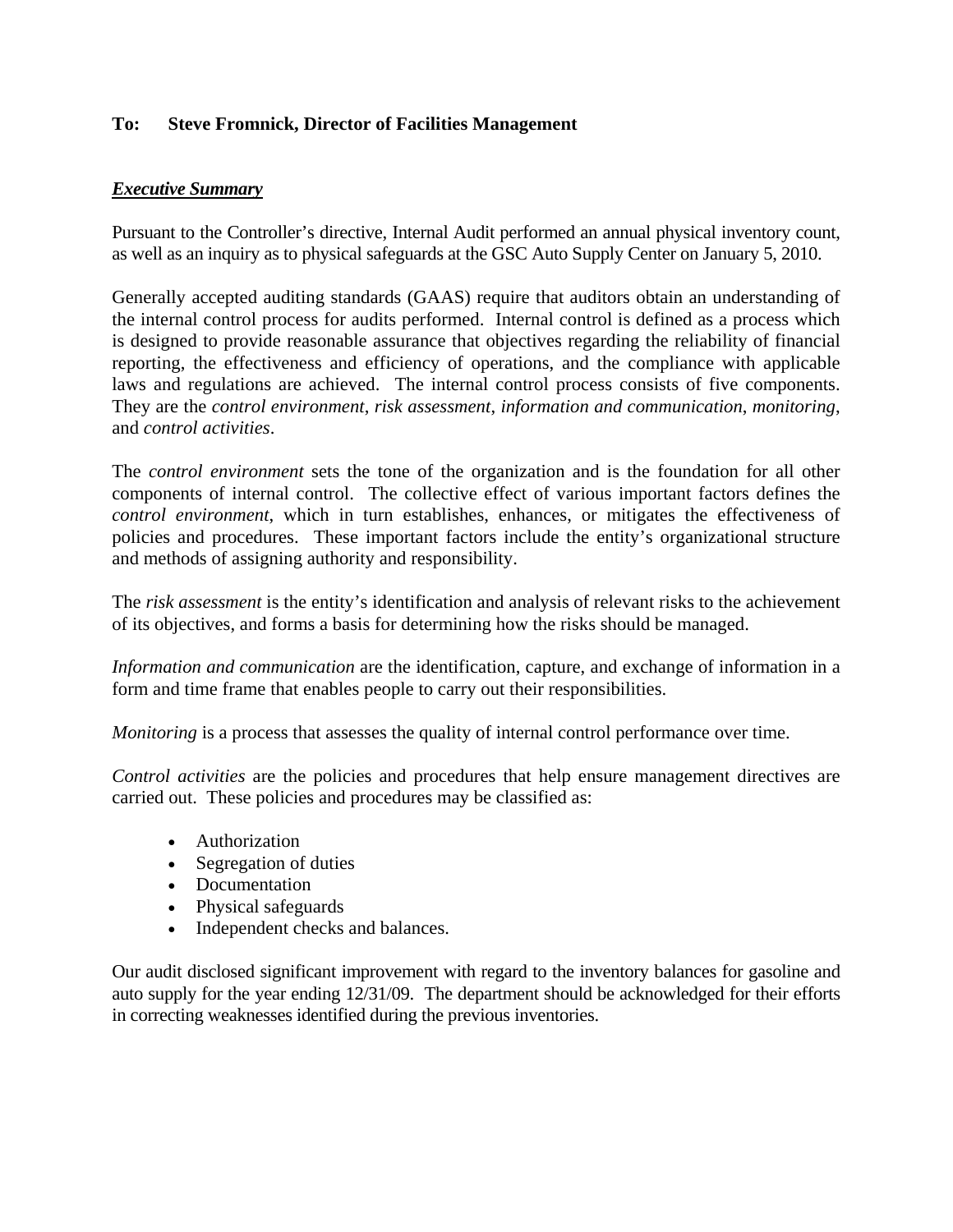Internal Audit would like to thank the management and staff of the GSC Auto Supply Center for their cooperation and assistance during the course of this audit. We have provided herein a copy of our "Audit Findings" and "Recommendations" for your review and comment.

Please feel free to contact our office at (610) 344-5913 should you have any questions or concerns.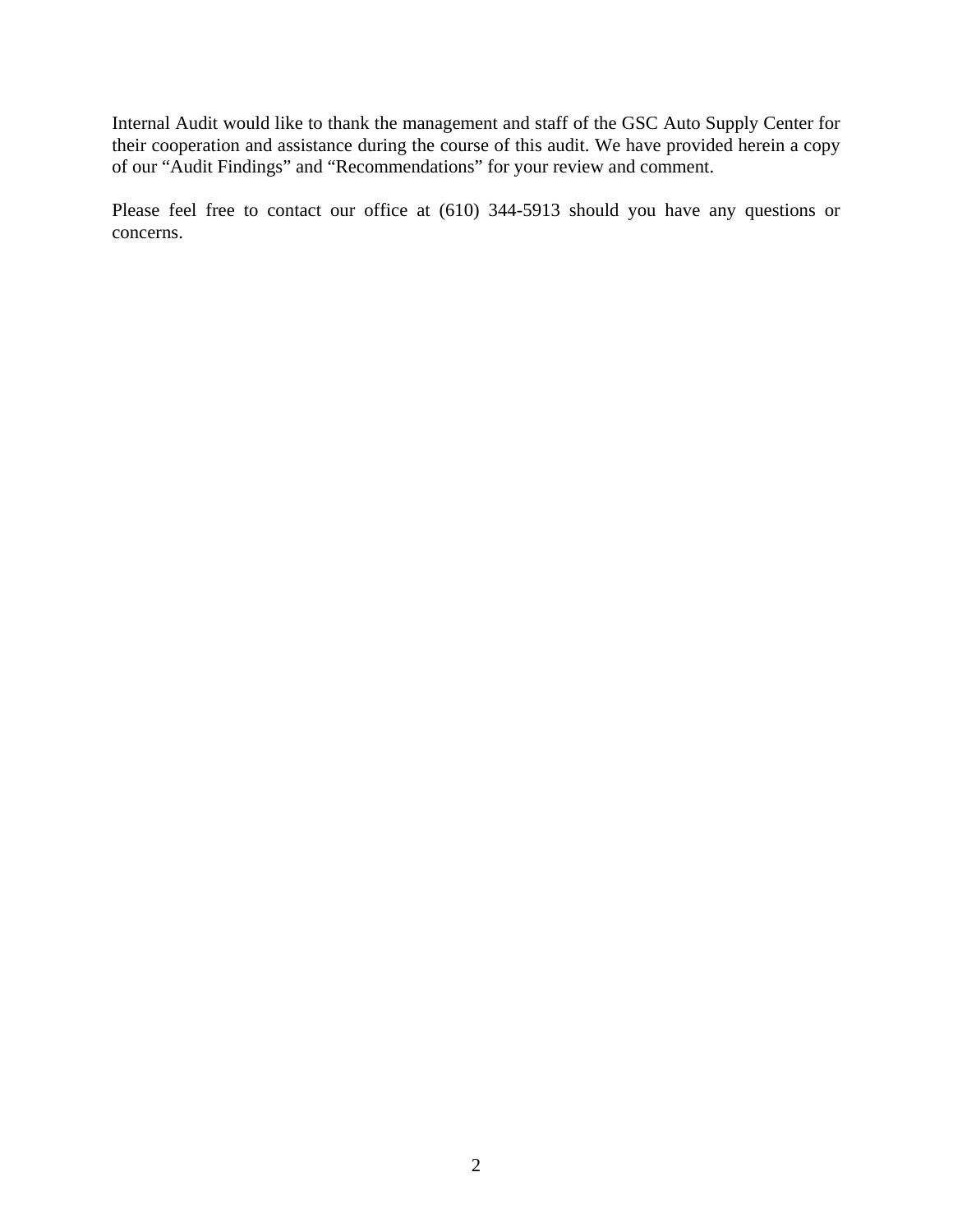# **COUNTY OF CHESTER**

# **GSC AUTO SUPPLY CENTER**

# **FOR THE YEAR ENDED DECEMBER 31, 2009**

## **I. INTERNAL CONTROL FINDING AND RECOMMENDATION**

#### RECONCILIATION

#### Finding 1: Reconciliation of Gasoline and Auto Supply Inventory to the County General Ledger

Internal Audit's physical measurement and reading of the gas tank showed that there was 6,346.30 gallons of gasoline in inventory on 12/31/09. The dollar amount of the gasoline inventory is valued at \$12,641.83. In comparison, the general ledger inventory account for gasoline at 12/31/09 was valued at \$14,497.06. The difference between the two values shows that the general ledger account is overstated by \$1,855.23. In addition, the physical inventory balance for auto supplies amounted to \$10,962.06. In comparison, the general ledger auto supply balance at 12/31/09 was \$10,520.76; an understatement of \$441.30.

#### Recommendation

Internal audit has provided the Accounting Department with journal entries which will equate the general ledger balances with the physical inventory balances for the year ended 12/31/09.

It is suggested that Facilities Management continue to maintain both the gasoline and auto supply inventory accounts in the same manner in accordance with Internal Audit recommendations made during the 2008 inventory.

#### Auditee Response

*Management has accepted the recommendation as presented*.